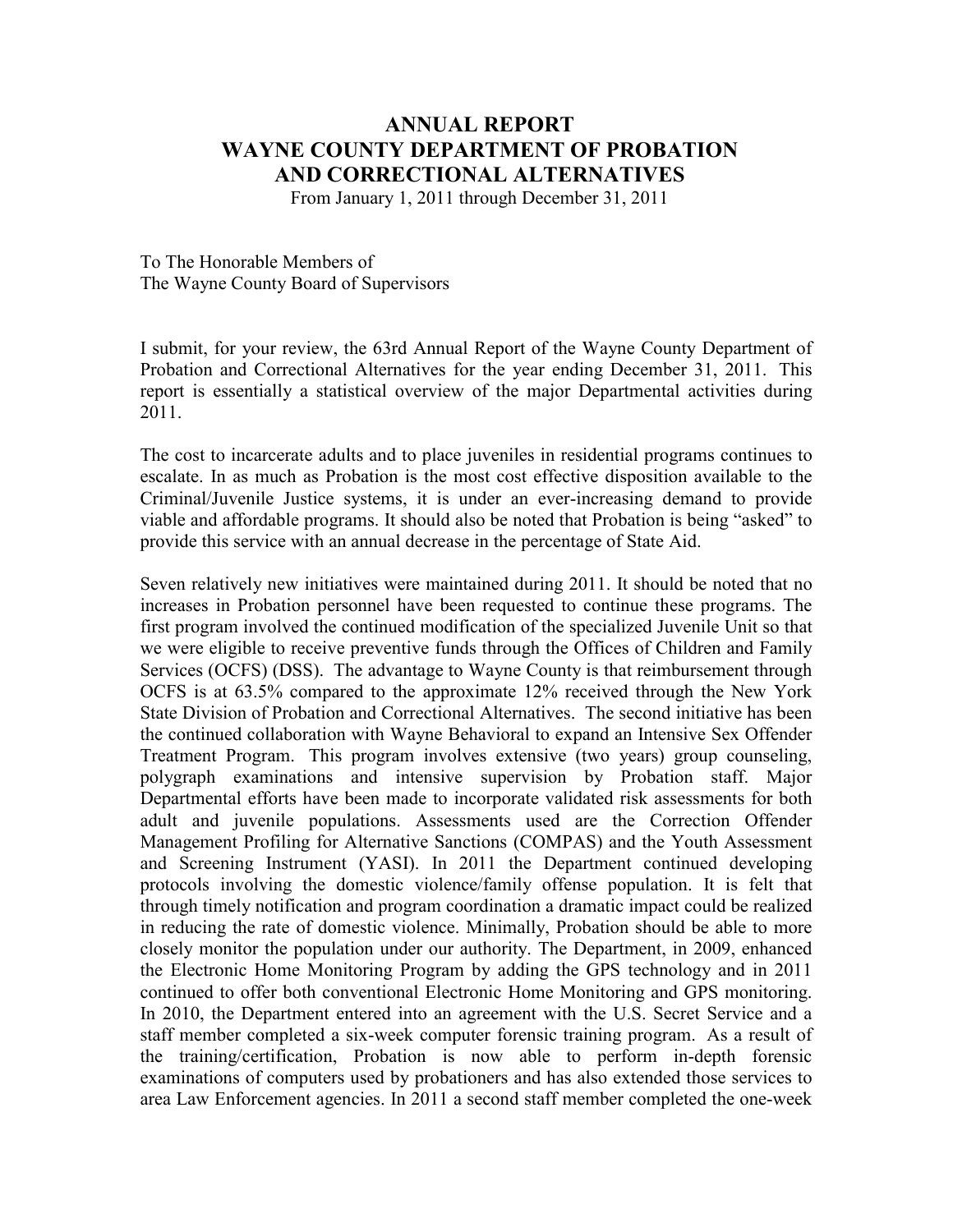introduction course offered by the Secret Service and we anticipate this Officer attending the full training during 2012. Additionally, two staff members attended a training to complete forensic exams of "smart phones" during 2011. The second new program to begin in 2010 was a result of New York State enacting Leandra's Law, requiring individuals convicted of DWI to have Ignition Interlock Devices (IID) installed in vehicles that they own or operate. At years end, this Department was supervising/monitoring 327 cases (Probation and Conditional Discharges) with 71 IID's installed.

The Department's Probation Supervision caseload as of December 31, 2011 was 908**.**  Total cases including Conditional Discharges, Community Service, Money Judgments and transfer cases in which jurisdiction was retained totaled 2,160. A breakdown of Probation's Supervision Caseload is as follows: County Court (felons) 501 (55%), Justice Court (misdemeanants) 302 (33%), Family Court 43 (5%), juveniles supervised in Diversion Programs 34 (4%) and Interim Supervision cases 28 (3%).

Probation has been and continues to be a major participant in Wayne County's highly successful Drug Court Program. Initial Probation involvement in Drug Court required approximately .5 fte to meet that Court's needs. Due to the increased enrollment in Drug Court by the second year, Probation staff obligations became the equivalent of one (1) full-time position. In 2009 the New York State Legislature enacted the Rockefeller Drug Law Reform which has enabled more defendants to be Probation eligible. As a result, the number of participants in Drug Court has increased dramatically. Drug Court, during 2011, had 47 participants of which 9 successfully completed (graduated) from the program and three were transferred to the Monroe County Drug Court. Thirteen participants were unsuccessful with 12 being revoked and 1 terminated. Due to the nature in which probationer's problems are introduced to the Court, 33 Violations of Probation (Interim Supervision) were filed and 8 updated Pre-Sentence Investigations were generated. Effective December 31, 2011 twenty-two probationers were active in the Drug Court Program.

The Wayne County Department of Probation and Correctional Alternatives employs the theories of graduated sanctions, and as a result participates in programs of: Diversion, Restitution Collection, Community Service, required In-Patient and Out-Patient Programs, Electronic Home Monitoring, Specialized D.W.I. Unit, Intensive Supervision for Adults and Juveniles, Shock Probation Program, Conditional Release, Interim Probation Supervision and Drug Court participation. During 2011 the Probation Department again participated in "Operation 360", New York State's Felony Diversion Program. As a result of the efforts of the Probation Staff and the cooperation of the County Court Judges, Wayne County has been able to reduce the number of Probation eligible felons sentenced to the Department of Corrections. Additionally, this Department has recognized the need for networking with other agencies. As a result, both the administration and line staff have taken an active role in planning groups and task forces centering on such areas as alcohol/drug offenses, domestic/family violence, sexual offenses, juvenile offenders, runaway and homeless youth, victims, jail protocols, crime coordination, etc.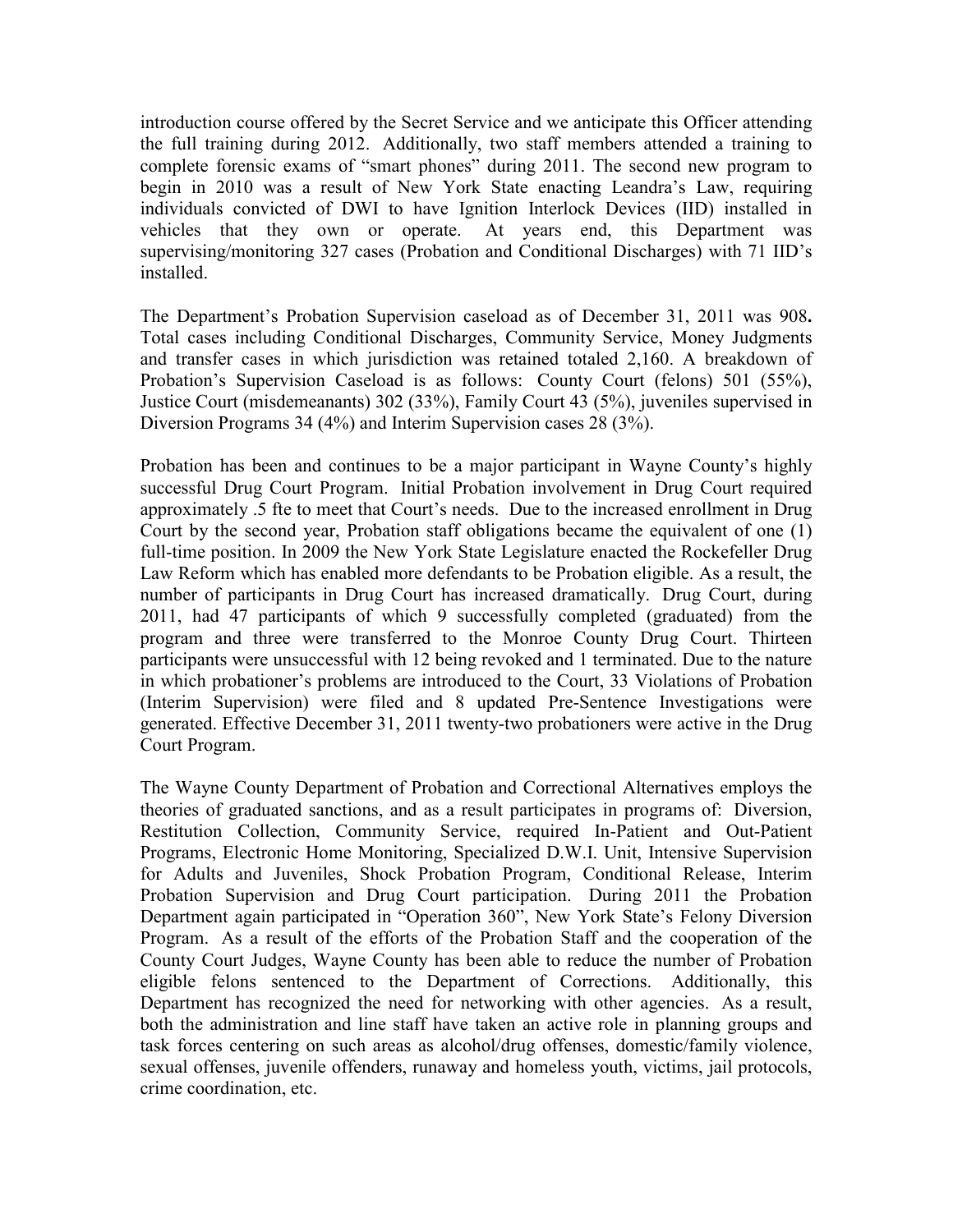The Intake Division processed a total of 122 Juvenile Delinquency Appearance Tickets, 48 Person In Need of Supervision referrals and 201 Family Offense cases during 2011.

In 2011, the Probation Department continued as the County agency responsible for the coordination of juvenile detention and primary responsibility falls upon the Department's Intake/Juvenile Unit. Wayne County's adjusted bed days for non-secure detention in 1997 was 2312. In 1998, Probation's first full year of oversight, bed days totaled 1517. The number of bed days in 1999 was 1646, 1752 in 2000, 1203 in 2001, 1481 in 2002, 1154 in 2003, 834 in 2004, 668 in 2005, 944 in 2006, 396 in 2007, 342 in 2008, 452 in 2009 and 382 in 2010. In 2011, due to the severity of the juvenile cases and the decisions of the presiding magistrates, Wayne County experienced a significant increase to 735 bed nights of non-secure detention. Wayne County does not have a dedicated secure bed as do many counties. Probation is extremely concerned with the potential of numbers/cost rising due to factors beyond Probation's control (i.e. Court adjournments, lack of resources, children with chronic needs.) In 2009, 131 bed nights of secure detention were purchased, 221 bed nights in 2010 and 35 in 2011. Probation continues to collaborate with agencies to plan strategies to deal with Juvenile/PINS problems, placement cost and early intervention. A repetitive theme for 2012 is the impact on County expenditures due to New York State's fiscal crisis. The funds for delivering early intervention and common sense programs may be severely reduced or eliminated which will ultimately result in higher numbers and greater expense for the County.

In addition to overseeing detention, the Intake/Juvenile Unit has provided expedited dispositional investigations to Family Court along with supervision to the more intensive juvenile cases.

In 2011, Probation received 719 orders for pre-plea, pre-sentence and pre-dispositional investigations. A breakdown in the total number of "P.S.I.'s" ordered reveals that 63 investigations were ordered for Family Court, 341 ordered for Supreme and County Courts and 315 investigations ordered for Justice Courts.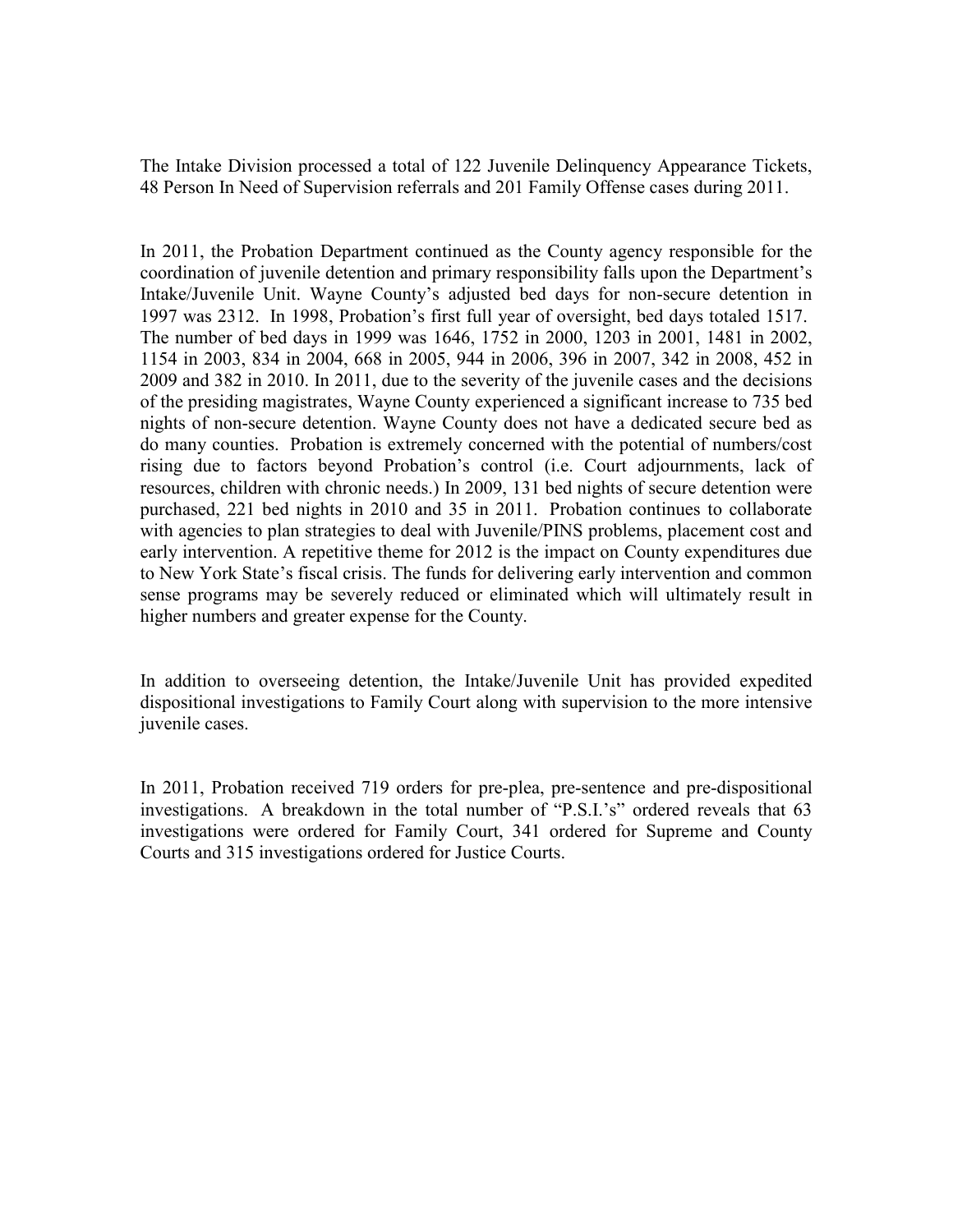The Wayne County Department of Probation and Correctional Alternatives is the agency designated to collect restitution payments ordered by the Courts and disperses those funds to the victims. Additionally, the Department collects fines, surcharges, Court ordered fees and imposes, as well as collects, fees for Supervision and Electronic Home Monitoring. The total collections for 2011 were as follows:

| Restitution                | \$101,894.96 |
|----------------------------|--------------|
| Designated Surcharge       | 4,300.14     |
| Fines                      | 51,994.00    |
| <b>Mandatory Surcharge</b> | 57,275.14    |
| <b>EHM</b> Fees            | 10,273.00    |
| <b>Supervision Fees</b>    | 39,521.78    |

The Person In Need of Supervision Diversion Program completed its thirteenth year in 2011. The overall P.I.N.S. intake numbers continue to decrease due to the additional effort to keep this population from entering the Juvenile Justice System. It is believed that entering the "system" through Probation Intake dramatically increases the chance of adjudication and potential placement into an extremely expensive out-of-home placement. Probation, when possible, is diverting cases from intake and attempting to exhaust all program referral options before formal diversion or petitioning. During 2011, 48 P.I.N.S. cases were open for service. If preventive funding for Probation services is dramatically reduced, or eliminated, the County will need to reconsider its current PINS structure and in all likelihood should remove the Lead Agency status from Probation, moving that responsibility to Social Services (who would still be eligible for the enhanced preventive funds.)

The Community Service Program completed its twenty-fourth year in 2011. This program oversees the Community Service placements ordered by County, Justice, and Family Courts and, in conjunction with the Sheriff's Department, operates the Weekend Work Program. The Weekend Work Program significantly reduces the number of intermittent (weekend) sentences by giving Courts an alternative to that disposition. In 2011, 182 referrals were made to the Community Service Program for a total of 7,982 hours. If not for this program participants would have received a total of 1,330 days of jail. Based on a projected 2011 per diem rate of \$162.86 for incarceration in the Wayne County Jail this program realized a total County savings of \$216,603.80 in 2011. Cumulatively, since inception, the Community Service Program has produced savings of \$4,671,704.10.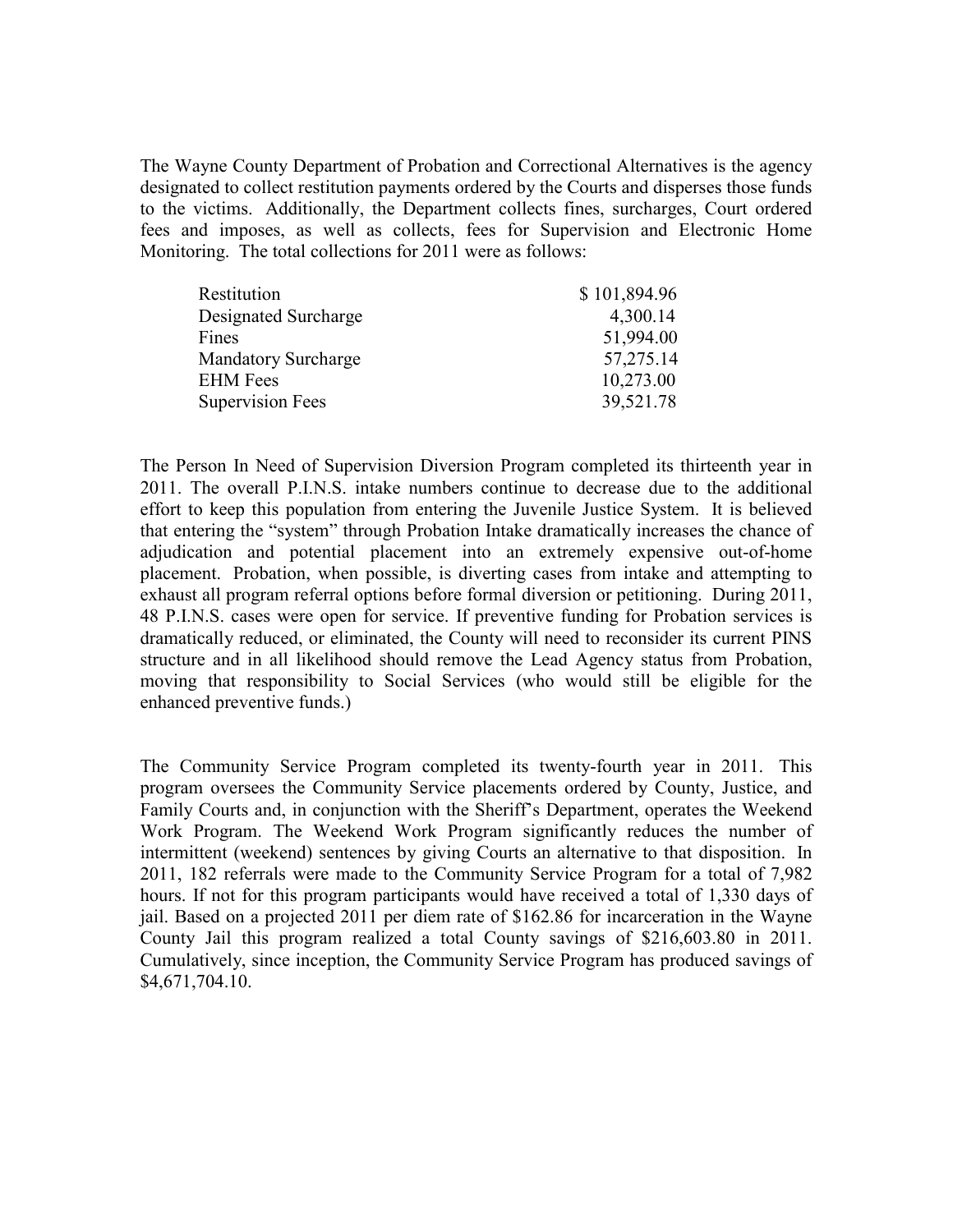On December 31, 2011, there were 599 employable adult probationers, 391 (65.2%) were employed in some capacity. It should be noted, however, that a correlation between unemployment and recidivism are closely linked. In 2011, and to continue in 2012, there will be a Department wide effort to increase the number of employed probationers addressing both unemployment and under employment.

The Electronic Home Monitoring Program (E.H.M.) completed its twenty-fourth full year of operation in 2011. The E.H.M. Program has a total program capacity of 35 fm monitoring units and an unlimited (based on per diem contract with two vendors) number of Global Positioning Satellite (GPS) units. In addition to the monitoring units, this program has the capacity to screen up to 18 participants for alcohol consumption through the sobrietor devices. During 2011 this extremely effective program saved a total of 11,253 jail days which reflects a daily program average of 30.83 participants. Further analysis reveals a daily average of 25.79 participants connected to the fm system and a daily average of 5.04 participants connected to the more intensive GPS systems. Per the Wayne County Sheriff's Department, the projected per diem cost of an inmate at the Wayne County Jail in 2011 was \$162.86. Computing jail cost at \$162.86 per day per inmate, this program realized \$1,832,663.50 in savings to the County in 2011. Total program savings, since inception, stands at \$14,622,481.50.

The Drug Testing Program, in its eighteenth year of operation, continues to offer a valuable tool to Probation's programs. It is commonly understood that an overwhelming number of crimes are committed with one of the major underlying problems being substance abuse. This program, which is used to help ensure probationer compliance with sobriety, provides the Officers with the ability to test for T.H.C., cocaine, opiates, barbiturates, amphetamines, suboxone, methadone and ecstasy both in the office and in the field. During 2011 over 1,600 tests were administered.

Training is an important aspect in the continued development of staff. I am pleased to report that the Probation Staff was in 100% compliance with State Guidelines requiring 21 hours of training per officer annually. Many officers exceeded the required minimum number of hours and did so by taking advantage of local, free or low-cost training. In 2009 the Department was able to send two additional Officers to Instructor Development School with one securing enhanced training in Defensive Tactics. By increasing our inhouse training capability we are and have been able to offer staff timely, appropriate training at a minimal fiscal impact. Additionally, Probation Staff has continued in their enhanced training/certifications regarding forensic exams of technical devices (computers, iPads, smartphones, etc.) I anticipate that in the near future all Probation Officers will need this knowledge to effectively supervise their caseloads.